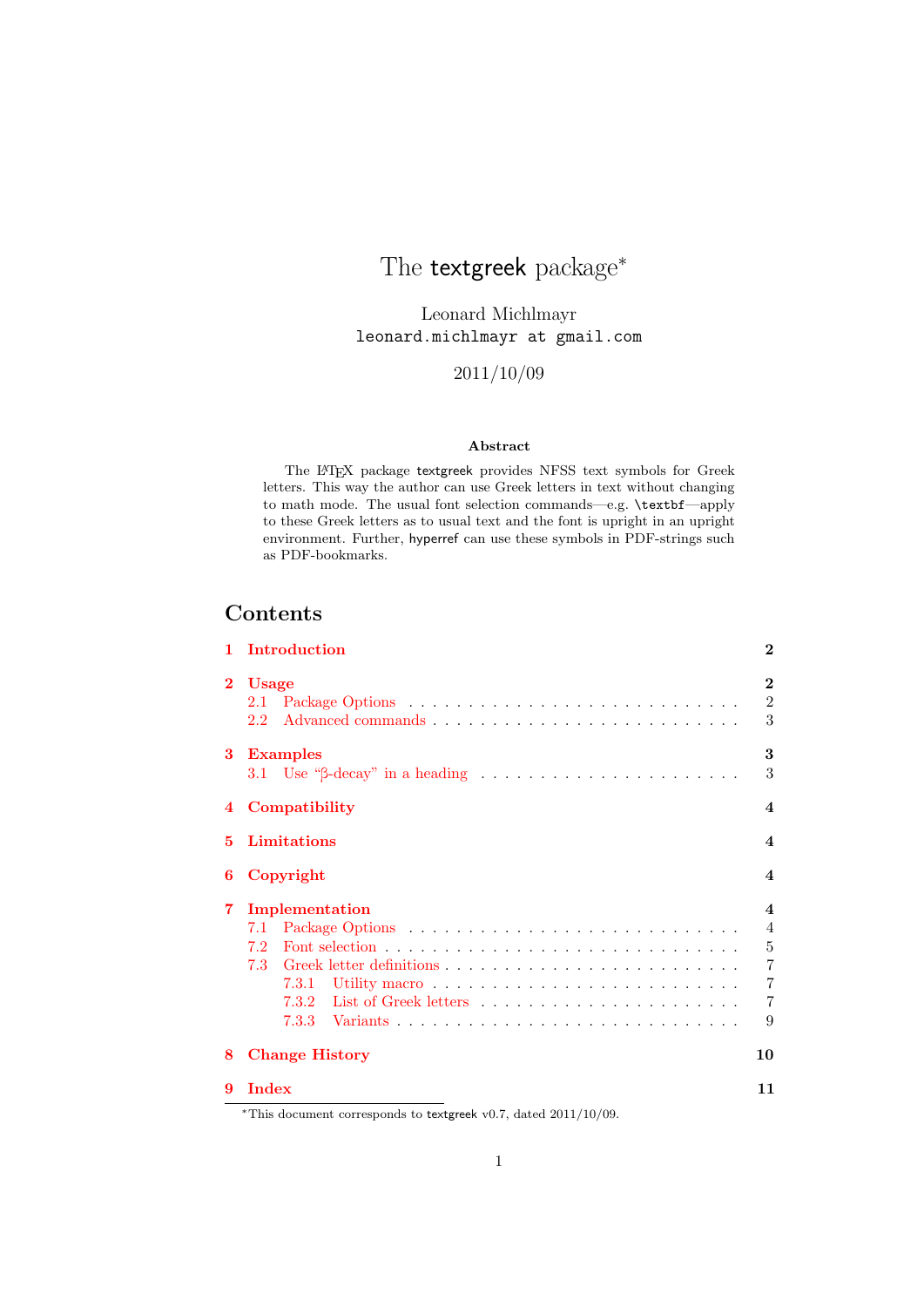### <span id="page-1-0"></span>1 Introduction

The usual way to print Greek letters in LAT<sub>EX</sub> uses the math mode. E.g.  $\beta$  beta  $\beta$ produces  $\beta$ . With the default math fonts, the Greek letters produced this way are italic. Generally, this is ok, since they represent variables and variables are typeset italic with the default math font settings. In some circumstances, however, Greek letters don't represent variables and should be typeset upright. E.g. in "β-decay" or "μA".

The package upgreek provides commands to set upright Greek letters in math mode, but it does not provide text symbols. You could use them in text with \$\upbeta\$-decay, for example, which gives β-decay, but the font will always be the same and will not be adapted to the surrounding font.

The package textgreek provides text commands for Greek letters in text that adapt to the surrounding font. For example in bold text, the command \textbeta gives β while \$\upbeta\$ gives β.

As textsymbols, Greek letters can also be used in unicode PDF-strings, for example in PDF-bookmarks provided by the hyperref package. See section [4.](#page-3-0)

### <span id="page-1-1"></span>2 Usage

The following list shows the commands provided by this package. You can use these commands in any context.

| \textalpha   | $\alpha$    | \texttau          | τ        | \textXi          | Ξ          |
|--------------|-------------|-------------------|----------|------------------|------------|
| \textbeta    | β           | \textupsilon      | υ        | \text0mikron     | O          |
| \textgamma   | Υ           | \textphi          | φ        | \textPi          | П          |
| \textdelta   | $\delta$    | \textchi          | χ        | \textRho         | P          |
| \textepsilon | ε           | \textpsi          | ψ        | \textSigma       | Σ          |
| \textzeta    |             | \textomega        | $\omega$ | \textTau         | T          |
| \texteta     | η           | \textAlpha        | A        | \textUpsilon     | Υ          |
| \texttheta   | $\vartheta$ | \textBeta         | B        | \textPhi         | Φ          |
| \textiota    |             | <b>\textGamma</b> | Г        | \textChi         | Х          |
| \textkappa   | χ           | \textDelta        | Δ        | \textPsi         | Ψ          |
| \textlambda  | λ           | \textEpsilon      | E        | \text0mega       | Ω          |
| \textmu      | μ           | \textZeta         | Z        |                  |            |
| \textmugreek | μ           | \textEta          | Η        | \textvarsigma    | $\subset$  |
| \textnu      | ν           | \textTheta        | Θ        | \straightphi     | φ          |
| \textxi      | ξ           | \textIota         | T        | \scripttheta     | $\theta$   |
| \textomikron | $\Omega$    | \textKappa        | Κ        | \straighttheta   | θ          |
| \textpi      | π           | \textLambda       | A        | \straightepsilon | $\epsilon$ |
| \textrho     | ρ           | \textMu           | М        |                  |            |
| \textsigma   | $\sigma$    | \textNu           | Ν        |                  |            |

The textcomp package also defines \textmu. textgreek will not replace a prior definition of \textmu if recognized. Therefore it is often better to use \textmugreek instead to avoid unexpected results.

#### <span id="page-1-2"></span>2.1 Package Options

You can choose the Greek fonts used.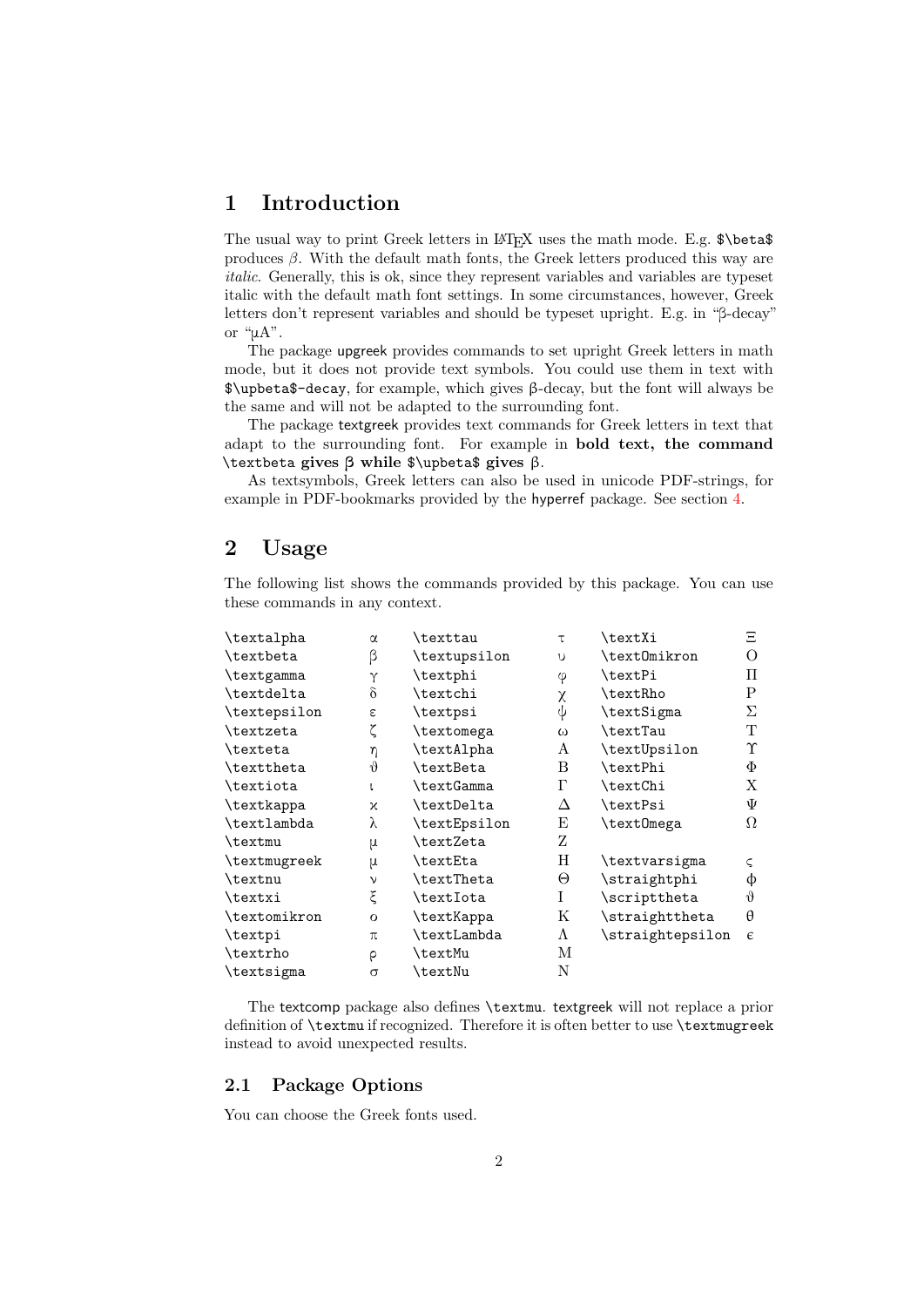- cbgreek use the default fonts. This option is the default. Font sample: αβγδε ζηθικ λμνξο πρστυ φχψω ΑΒΓΔΕ ΖΗΘΙΚ ΛΜΝΞΟ ΠΡΣΤΥ ΦΧΨΩ ςφθθ
- euler use the Euler fonts as a companion for all fonts except Helvetica. Font sample: αβγδε ζηθικ λµνξο πρστυ ϕχψω ΑΒΓ∆Ε ΖΗΘΙΚ ΛΜΝΞΟ ΠΡΣΤΥ ΦΨΩ φϑθ
- artemisia use Artemisia fonts as a companion for all fonts except Helvetica and Euler. Font sample: αβγδε ζηθικ λμνξο πρστυ φχψω ΑΒΓΔΕ ΖΗΘΙΚ ΛΜΝΞΟ ΠΡΣΤΥ ΦΧΨΩ ςφϑθ

#### <span id="page-2-0"></span>2.2 Advanced commands

The package provides a number of options that allows to select a font that will \textgreekfontmap be used. The list of font substitutions is written to the log file. If you need to customize the font substitutions, you can redefine \textgreekfontmap. For example, the font map for the option euler may also be set by:

```
\renewcommand*{\textgreekfontmap}{
  {phv/*/*}{U/psy/*/*}
  {*/bx/n}{U/eur/b/n}
  {*/b/n}{U/eur/b/n}
  {*/*/n}{U/eur/m/n}
  {*/*/it}{OML/*/*/*}}
```
The list contains pairs of options: the font spec (without the encoding) of the font to be replaced and the font spec (with encoding) of the font to be used as companion. The wildcard \* may be used to match any family, series, or shape respectively. The first match is effective. Fonts that do not matched at all will be substituted with the same font-family, font-series, and font-shape in the encoding LGR. Since the Euler font (eur) does not use the encoding LGR, it has to be replaced by  $U/eur/m/n$ .

### <span id="page-2-1"></span>3 Examples

Most users will use this package to get upright Greek letters, but you can use it for italic letters too: for example \textit{\textdelta} δ.

When you are using Helvetica, the font "Symbol" is used for Greek letters: αβγδε ζηθικ λμνξο πρστυ φχψω ΑΒΓΔΕ ΖΗΘΙΚ ΛΜΝΞΟ ΠΡΣΤΥ ΦΧΨΩ ςφθθε

Remember that T<sub>F</sub>X skips over whitespace directly following a command. Add  $\{ \}$  to get an interword space after a command. E.g.  $\sigma$  is genereted by **\textsigma{}.** 

#### <span id="page-2-2"></span>3.1 Use "β-decay" in a heading

The command used for the heading was

```
\subsection{Use \textquotedblleft\textbeta
  -decay\textquotedblright {} in a heading}
```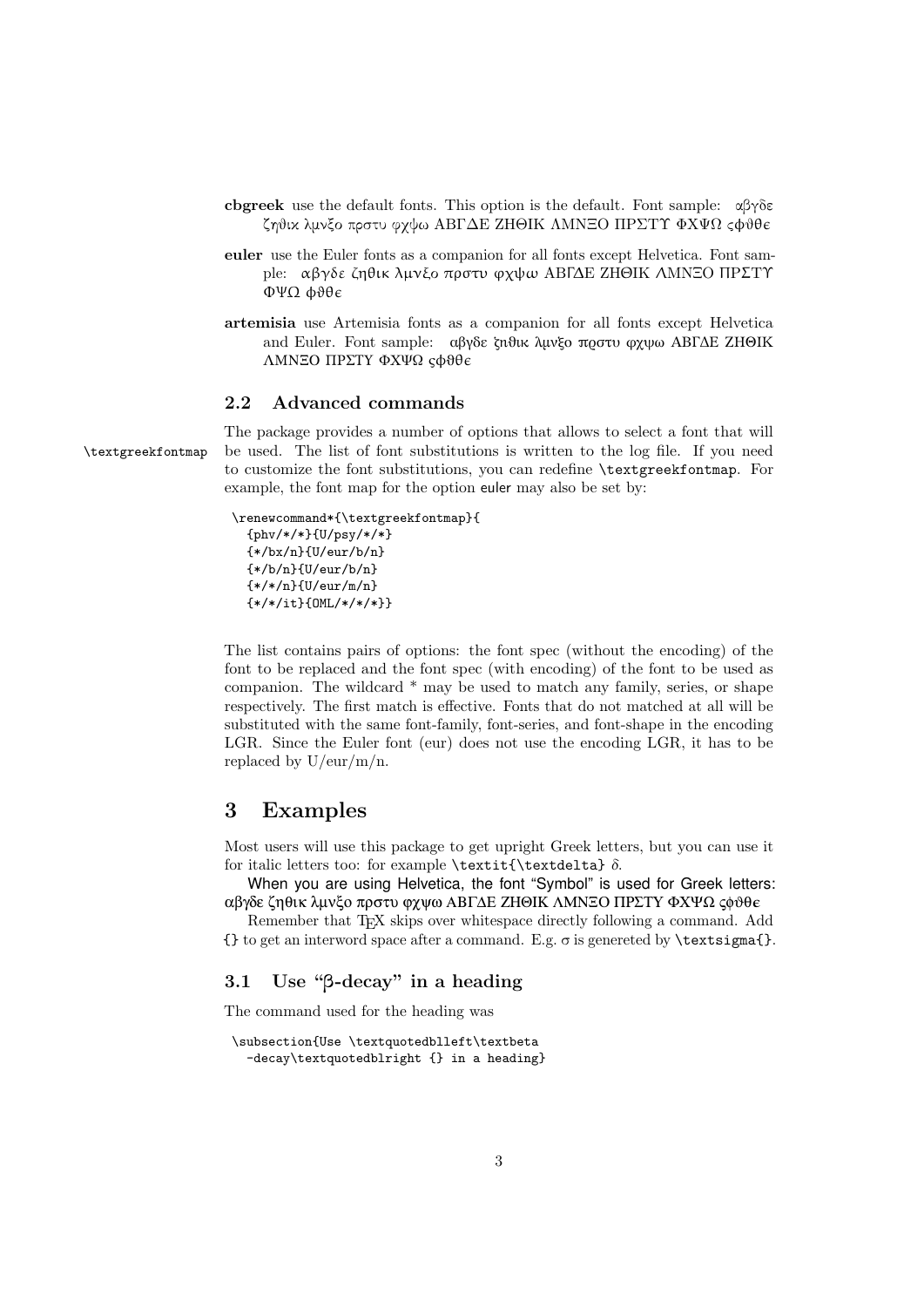### <span id="page-3-0"></span>4 Compatibility

If you use the package hyperref I recommend to use the option unicode, i.e. \usepackage[unicode]{hyperref}. Hyperref will recognize the textgreek letters and replace them with unicode in PDF-strings.

You can use upgreek and textgreek in the same document. If you want to use a textgreek letter inside a math environment, you can place it into an \mbox or \textnormal, or use \text from the package amstext, e.g. \$\lambda\_{\text {\textbeta}}\$:  $\lambda_{\beta}$ .

### <span id="page-3-1"></span>5 Limitations

The variants  $\theta$ ,  $\phi$ , and  $\epsilon$  are not included in the LGR font encoding and  $\epsilon$  is not included in Symbol either. For the commands \straighttheta, \straightphi, and  $\star$  is traightepsilon the missing symbols are substituted from  $OML/*/*/it$  or Euler.

You may need to customize *\textgreekfontmap* if you use other fonts than Computer Modern and Latin Modern.

The version number of this package is still below 1.0. Many details may still change from version to version.

### <span id="page-3-2"></span>6 Copyright

Copyright 2010,2011 Leonard Michlmayr

This work may be distributed and/or modified under the conditions of the LaTeX Project Public License, either version 1.3 of this license or (at your option) any later version. The latest version of this license is in http://www.latex-project.org/lppl.txt and version 1.3 or later is part of all distributions of LaTeX version 2005/12/01 or later.

This work has the LPPL maintenance status 'author-maintained'.

The Current Maintainer of this work is Leonard Michlmayr.

This work consists of the file textgreek.dtx and the derived files textgreek.sty and textgreek.pdf

### <span id="page-3-3"></span>7 Implementation

Load the LGR font encoding.

- <span id="page-3-5"></span>1 \InputIfFileExists{lgrenc.def}{%
- <span id="page-3-6"></span>2 \PackageInfo{textgreek}{Loading the definitions for the Greek font%
- 3 encoding.}}{%
- 4 \PackageError{textgreek}{Cannot find the file lgrenc.def}{%
- 5 lgrenc.def is a file that contains the definitions for the Greek
- 6 font encoding LGR. Maybe it comes with the babel package.}}

#### <span id="page-3-4"></span>7.1 Package Options

- 7 \DeclareOption{cbgreek}{%
- <span id="page-3-7"></span>8 \renewcommand\*{\textgreekfontmap}{%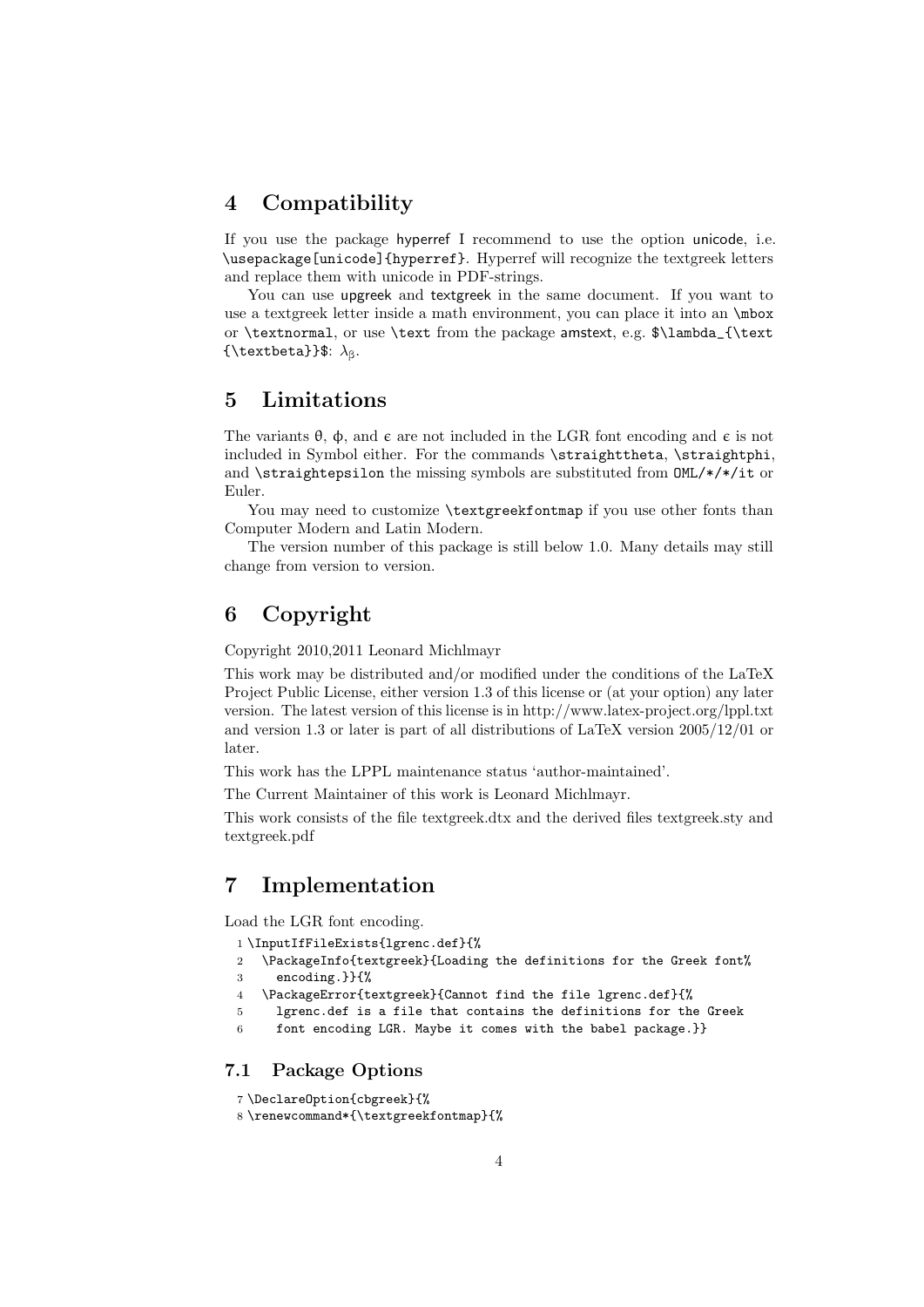```
9 {eur/*/*}{U/eur/*/*}
10 {phv/*/*}{U/psy/*/*}}}%
11 \DeclareOption{euler}{%
12 \renewcommand*{\textgreekfontmap}{%
13 {phv/*/*}{U/psy/*/*}
14 {*/bx/n}{U/eur/b/n}
15 {*/b/n}{U/eur/b/n}
16 {*/*/n}{U/eur/m/n}
17 {*/*/it}{OML/*/*/*}}}%
18 \DeclareOption{artemisia}{%
19 \renewcommand*{\textgreekfontmap}{%
20 {eur/*/*}{U/eur/*/*}
21 {phv/*/*}{U/psy/*/*}
22 {*/b/n}{LGR/artemisia/b/n}
23 {*/bx/n}{LGR/artemisia/bx/n}
24 {*/*/n}{LGR/artemisia/m/n}
25 {*/b/it}{LGR/artemisia/b/it}
26 {*/bx/it}{LGR/artemisia/bx/it}
27 {*/*/it}{LGR/artemisia/m/it}
28 {*/b/sl}{LGR/artemisia/b/sl}
29 {*/bx/sl}{LGR/artemisia/bx/sl}
30 {*/*/sl}{LGR/artemisia/m/sl}
31 {*/*/sc}{LGR/artemisia/m/sc}
32 {*/*/sco}{LGR/artemisia/m/sco}}}%
```
<span id="page-4-19"></span>\textgreekfontmap Initialize \textgreekfontmap, set the default option and process the options.

```
33 \newcommand*{\textgreekfontmap}{}%
```

```
34 \ExecuteOptions{cbgreek}
```

```
35 \ProcessOptions\relax%
```
<span id="page-4-4"></span>\PackageInfo{textgreek}{Loaded fontmap: \textgreekfontmap.}

#### <span id="page-4-0"></span>7.2 Font selection

<span id="page-4-14"></span>\textgreek@findfont Chose a companion font.

```
37 \def\textgreek@setfont#1/#2/#3/#4\relax{%
38 \textgreek@ematch{#1}{*}{}{\fontencoding{#1}}%
39 \textgreek@ematch{#2}{*}{}{\fontfamily{#2}}%
40 \textgreek@ematch{#3}{*}{}{\fontseries{#3}}%
41 \textgreek@ematch{#4}{*}{}{\fontshape{#4}}}%
```
<span id="page-4-10"></span><span id="page-4-3"></span>Process a list of font substitutions.

```
42 \def\textgreek@eof{}%
43 \def\textgreek@return#1#2\textgreek@eof{%
44 \fi#1}%
45 \def\textgreek@ematch#1#2#3#4{%
46 \begingroup%
47 \edef\tempa{#1}\edef\tempb{#2}\def\tempc{*}%
48 \def\return##1##2\endgroup{\fi\endgroup##1}%
49 \ifx\tempa\tempb\return{#3}\fi%
50 \ifx\tempa\tempc\return{#3}\fi%
51 \iftrue\return{#4}\fi%
```

```
52 \endgroup}%
```

```
53 \def\textgreek@matchfont#1/#2/#3\relax#4#5{%
```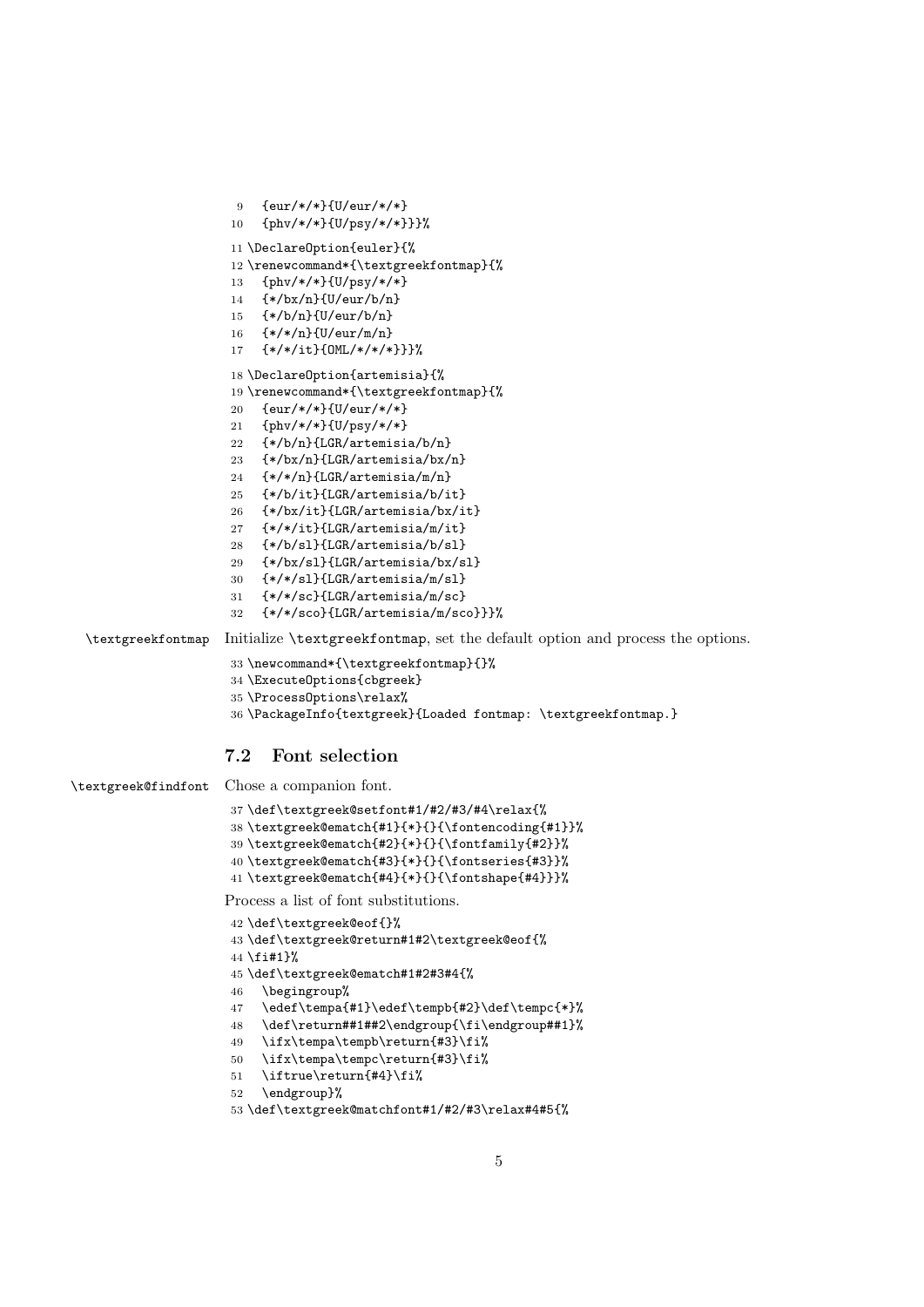```
54 \textgreek@ematch{#1}{\f@family}{%
                    55 \textgreek@ematch{#2}{\f@series}{%
                    56 \textgreek@ematch{#3}{\f@shape}{#4}{#5}}%
                    57 {#5}}%
                    58 {#5}%
                    59 }%
                    60 \def\textgreek@findfont@#1#2#3\textgreek@eof{%
                    61 \textgreek@matchfont#1\relax%
                    62 {\textgreek@setfont#2\relax}%
                    63 {\textgreek@findfont#3\textgreek@eof}}%
                    64 \def\textgreek@findfont#1\textgreek@eof{%
                    65 \begingroup%
                    66 \def\temp{#1}%
                    67 \def\return##1##2\endgroup{\fi\endgroup##1}%
                    68 \ifx\temp\textgreek@eof\else%
                    69 \return{\textgreek@findfont@#1\textgreek@eof}%
                    70 \fi\endgroup}%
  \textgreekfont Select the Greek font encoding and apply font replacements.
                    71 \newcommand*{\textgreekfont}{%
                    72 \fontencoding{LGR}%
                    73 \edef\textgreek@fontmap{\textgreekfontmap}%
                    74 \expandafter\textgreek@findfont\textgreek@fontmap\textgreek@eof%
                    75 \selectfont%
                    76 }%
      \TextGreek Produce a Greek letter using the correct font. If the font is Euler or Symbol,
                   convert to the appropriate font encoding.
                    77 \DeclareRobustCommand*{\TextGreek}[1]{%
                    78 \begingroup%
                    79 \textgreekfont%
                    80 \edef\tempa{\f@family}%
                    81 \let\tempd\f@encoding%
                    82 \def\tempb{eur}\def\tempc{psy}%
                    83 \def\tempe{OML}%
                    84 \ifx\tempd\tempe\textgreek@return{\lgrtoeuler#1}\fi%
                    85 \ifx\tempa\tempb\textgreek@return{\lgrtoeuler#1}\fi%
                    86 \ifx\tempa\tempc\textgreek@return{\lgrtosymbol#1}\fi%
                    87 #1%
                    88 \textgreek@eof%
                    89 \endgroup}%
\TextGreek@Select The macro \TextGreek@Select\{\langle LGR \rangle\}\{\langle OML \rangle\}\{\langle symbol \rangle\} will produce a Greek
                   letter using the font set by \textgreekfont and selcting the character from the
                   three arguments corresponding to the font encoding.
                    90 \DeclareRobustCommand*{\TextGreek@Select}[3]{%
                    91 \begingroup%
                    92 \textgreekfont%
                    93 \edef\tempa{\f@family}%
                    94 \let\tempd\f@encoding%
                    95 \def\tempb{eur}\def\tempc{psy}%
                    96 \def\tempe{OML}%
                    97 \ifx\tempd\tempe\textgreek@return{#2}\fi%
```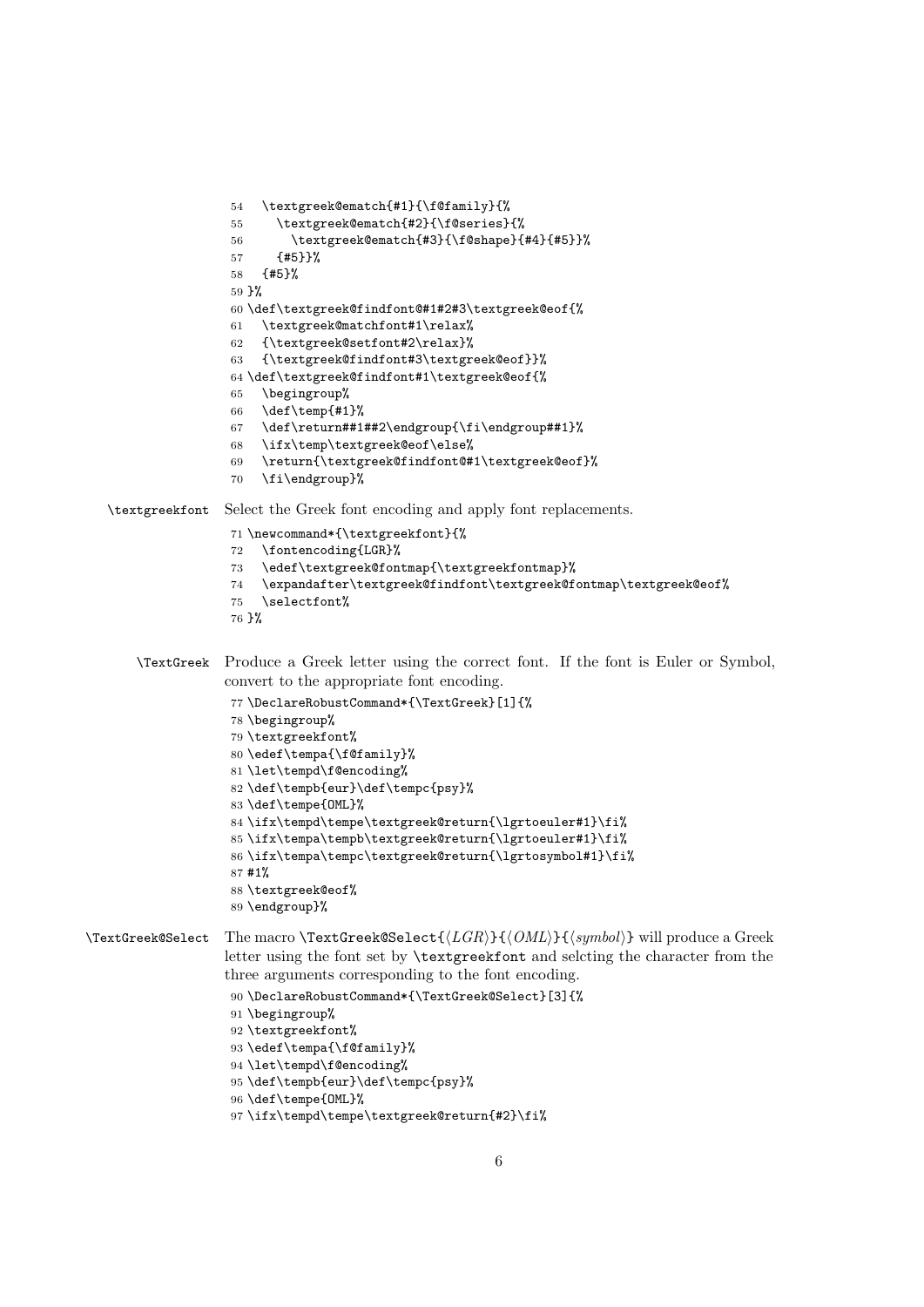```
98 \ifx\tempa\tempb\textgreek@return{#2}\fi%
99 \ifx\tempa\tempc\textgreek@return{#3}\fi%
100 #1%
101 \textgreek@eof%
102 \endgroup}%
```
#### <span id="page-6-0"></span>7.3 Greek letter definitions

#### <span id="page-6-35"></span><span id="page-6-27"></span><span id="page-6-24"></span><span id="page-6-19"></span><span id="page-6-18"></span><span id="page-6-17"></span><span id="page-6-9"></span><span id="page-6-5"></span><span id="page-6-4"></span><span id="page-6-1"></span>7.3.1 Utility macro

```
\Delta \Delta \text{TestGreekSymbol} \Delta \text{TreekSymbol} \{ \text{leter} \} \{ \text{lGR} \}[\{ \text{OML} \}][\{ U \}] will define
                          \text{text} letter using the character code \langle LGR \rangle for LGR-encoded fonts, \langle OML \rangle for
                           math fonts including Euler, and \langle U \rangle for the Symbol font. If \langle OML \rangle is not provided,
                           an LGR font will be used instead, if \langle U \rangle is missing \langle LGR \rangle will be used instead.
                           103 \def\DeclareTextGreekSymbol#1#2{%
                           104 \@ifnextchar[%
                           105 {\DeclareTextGreekSymbol@{#1}{#2}}%
                           106 {\@DeclareTextGreekSymbol{#1}{#2}%
                           107 {\fontencoding{LGR}\fontfamily{cmr}\selectfont#2}{#2}}%
                           108 }%
                           109 \def\@DeclareTextGreekSymbol#1#2#3#4{%
                           110 \expandafter\DeclareTextCommandDefault\csname text#1\endcsname%
                           111 {\TextGreek@Select{#2}{#3}{#4}}%
                           112 }%
                           113 \def\DeclareTextGreekSymbol@#1#2[#3]{%
                           114 \ifx\textgreek@eof#3\textgreek@return{%
                           115 \DeclareTextGreekSymbol@@{#1}{#2}%
                           116 {\fontencoding{LGR}\fontfamily{cmr}\selectfont#2}}%
                           117 \else\textgreek@return{%
                           118 \DeclareTextGreekSymbol@@{#1}{#2}{#3}}\fi%
                           119 \textgreek@eof}%
                           120 \def\DeclareTextGreekSymbol@@#1#2#3{%
                           121 \@ifnextchar[%
                           122 {\DeclareTextGreekSymbol@@@{#1}{#2}{#3}}%
                           123 {\@DeclareTextGreekSymbol{#1}{#2}{#3}{#2}}%
                           124 }%
                           125 \def\DeclareTextGreekSymbol@@@#1#2#3[#4]{%
                           126 \ifx\textgreek@eof#4\textgreek@return{%
                           127 \@DeclareTextGreekSymbol{#1}{#2}{#3}{#2}}%
                           128 \else\textgreek@return{%
                           129 \@DeclareTextGreekSymbol{#1}{#2}{#3}{#4}}\fi%
                           130 \textgreek@eof}%
                           7.3.2 List of Greek letters
```

```
131 \DeclareTextGreekSymbol{alpha}{a}[\char11]
132 \DeclareTextGreekSymbol{beta}{b}[\char12]
133 \DeclareTextGreekSymbol{gamma}{g}[\char13]
134 \DeclareTextGreekSymbol{delta}{d}[\char14]
```

```
Euler provides two variants of epsilon: ε and ε. Use ε with \textepsilon.
135 \DeclareTextGreekSymbol{epsilon}{e}[\char34]
```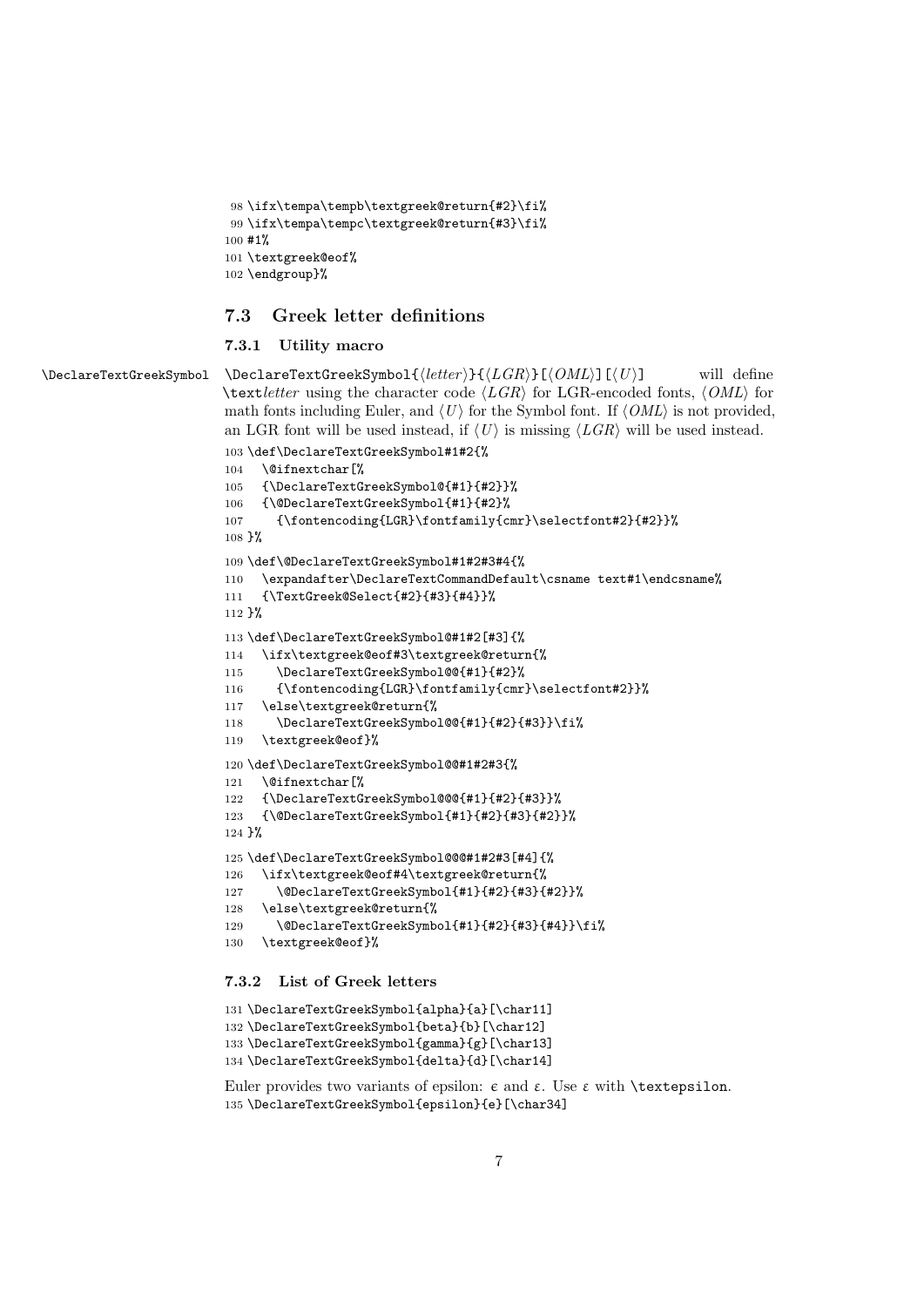```
136 \DeclareTextGreekSymbol{zeta}{z}[\char16]
               137 \DeclareTextGreekSymbol{eta}{h}[\char17]
               Euler provides two variants of theta: θ and θ. Use θ for \texttheta.
               138 \DeclareTextGreekSymbol{theta}{j}[\char18][q]
               139 \DeclareTextGreekSymbol{iota}{i}[\char19]
               140 \DeclareTextGreekSymbol{kappa}{k}[\char20]
               141 \DeclareTextGreekSymbol{lambda}{l}[\char21]
      \textmu
I don't redefine \textmu if it is already provided by another package. Use
 \textmugreek
               \textmugreek if you mean the Greek letter rather than the micro symbol of
               the textcomp package.
               142 \expandafter\ifx\csname?\string\textmu\endcsname\relax%
               143 \DeclareTextGreekSymbol{mu}{m}[\char22]
               144 \fi
               145 \DeclareTextGreekSymbol{mugreek}{m}[\char22]
               146 \DeclareTextGreekSymbol{nu}{n}[\char23]
               147 \DeclareTextGreekSymbol{xi}{x}[\char24]
               148 \DeclareTextGreekSymbol{omikron}{o}
               149 \DeclareTextGreekSymbol{pi}{p}[\char25]
               150 \DeclareTextGreekSymbol{rho}{r}[\char26]
               Since the word-end sigma \varsigma is implemented as a ligature in LGR encoded fonts, we
               have to add \n  <i>hoboundary</i> to get a <math>\sigma</math>.151 \DeclareTextGreekSymbol{sigma}{s\noboundary}[\char27][s]
\textvarsigma Provide ς as \textvarsigma.
               152 \DeclareTextGreekSymbol{varsigma}{c}[][V]
               153 \DeclareTextGreekSymbol{tau}{t}[\char28]
               154 \DeclareTextGreekSymbol{upsilon}{u}[\char29]
               Euler provides two variants of phi: φ and φ. Use φ for \text{textphi}.155 \DeclareTextGreekSymbol{phi}{f}[\char39][j]
               156 \DeclareTextGreekSymbol{chi}{q}[\char31][c]
               157 \DeclareTextGreekSymbol{psi}{y}[\char32]
               158 \DeclareTextGreekSymbol{omega}{w}[\char33]
               159 \DeclareTextGreekSymbol{Alpha}{A}
               160 \DeclareTextGreekSymbol{Beta}{B}
               161 \DeclareTextGreekSymbol{Gamma}{G}[\char0]
               162 \DeclareTextGreekSymbol{Delta}{D}[\char1]
               163 \DeclareTextGreekSymbol{Epsilon}{E}
               164 \DeclareTextGreekSymbol{Zeta}{Z}
               165 \DeclareTextGreekSymbol{Eta}{H}
               166 \DeclareTextGreekSymbol{Theta}{J}[\char2][Q]
               167 \DeclareTextGreekSymbol{Iota}{I}
               168 \DeclareTextGreekSymbol{Kappa}{K}
               169 \DeclareTextGreekSymbol{Lambda}{L}[\char3]
               170 \DeclareTextGreekSymbol{Mu}{M}
               171 \DeclareTextGreekSymbol{Nu}{N}
               172 \DeclareTextGreekSymbol{Xi}{X}[\char4]
               173 \DeclareTextGreekSymbol{Omikron}{O}
               174 \DeclareTextGreekSymbol{Pi}{P}[\char5]
               175 \DeclareTextGreekSymbol{Rho}{R}
               176 \DeclareTextGreekSymbol{Sigma}{S}[\char6]
```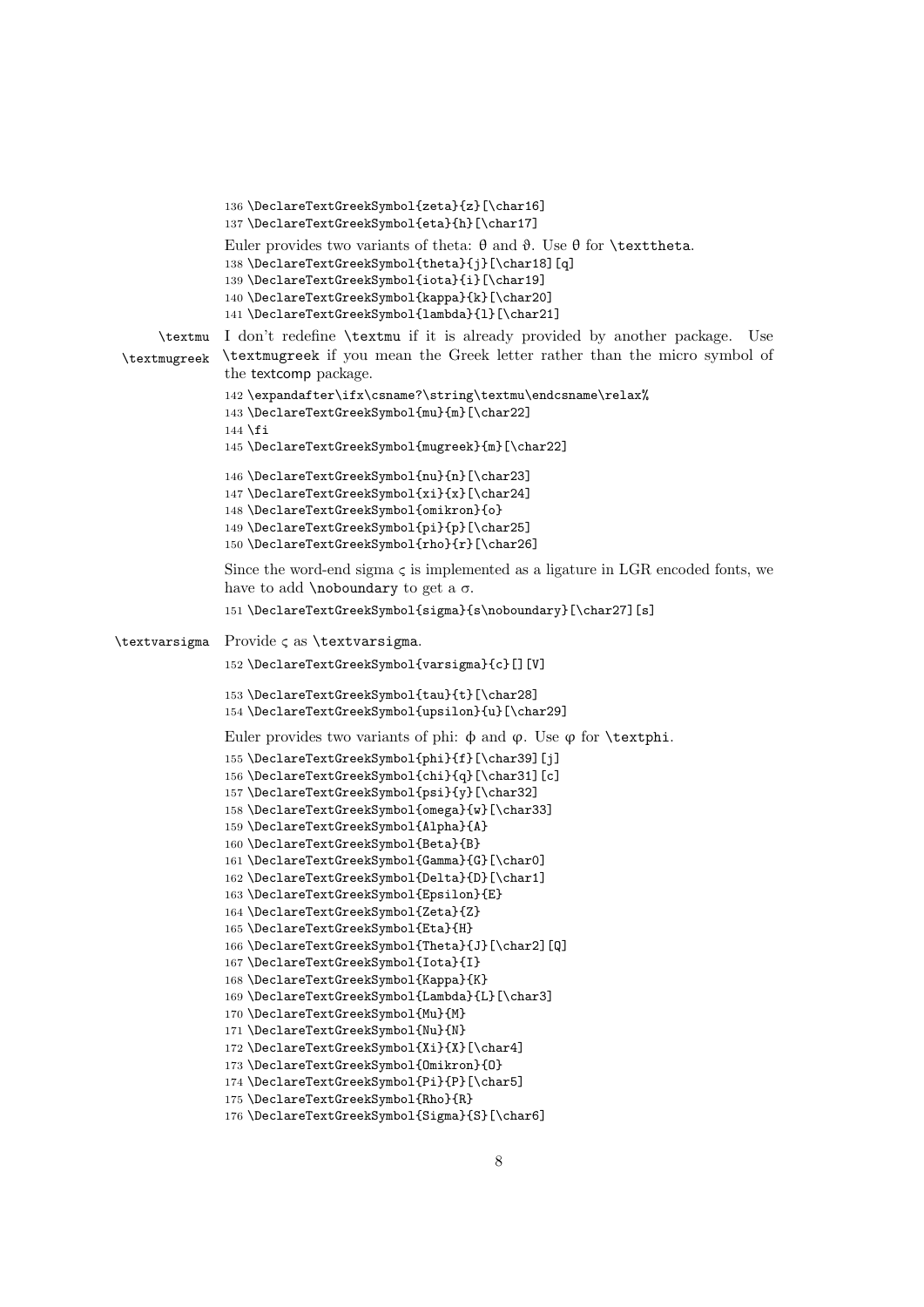```
177 \DeclareTextGreekSymbol{Tau}{T}
178 \DeclareTextGreekSymbol{Upsilon}{U}[\char7]
179 \DeclareTextGreekSymbol{Phi}{F}[\char8]
180 \DeclareTextGreekSymbol{Chi}{Q}[][C]
181 \DeclareTextGreekSymbol{Psi}{Y}[\char9]
182 \DeclareTextGreekSymbol{Omega}{W}[\char10]
```
#### <span id="page-8-10"></span><span id="page-8-9"></span><span id="page-8-2"></span><span id="page-8-0"></span>7.3.3 Variants

```
\strut\text{S} The phi symbol \phi is a variant of phi \phi. Sometimes this variant is used specifically,
               e.g. in quantum field theory. The Unicode code point is U+03D5.
```

```
183 \DeclareTextCommand{\straightphi}{PU}%
                184 {\83\325} % U+03D5 GREEK PHI SYMBOL
                The Greek fonts aim at Greek text. Therefore the phi symbol is not included. I
                use the math symbol for italic fonts and euler else.
                185 \DeclareTextCommandDefault{\straightphi}{%
                186 \begingroup\textgreekfont%
                187 \edef\tempa{\f@family}%
                188 \edef\tempb{\f@shape}%
                189 \def\tempc{eur}\def\tempd{psy}%
                190 \def\tempe{it}%
                191 \ifx\tempa\tempc\textgreek@return{\char30}\fi%
                192 \ifx\tempa\tempd\textgreek@return{f}\fi%
                193 \ifx\tempb\tempe\textgreek@return{%
                194 \fontencoding{OML}\selectfont\char30}\fi%
                195 \textgreek@ematch{\f@series}{bx}{\fontseries{b}}{}%
                196 \fontencoding{U}\fontfamily{eur}\selectfont\char30%
                197 \textgreek@eof%
                198 \endgroup}%
  \scriptstyle\text{\wedge} The theta symbol \vartheta is a variant of theta \vartheta. The Unicode code point is U+03D1. It
                is available as \scripttheta.
                199 \DeclareTextCommand{\scripttheta}{PU}%
                200 {\83\321}% U+03D1 GREEK THETA SYMBOL
                201 \DeclareTextCommandDefault{\scripttheta}{%
                202 \TextGreek@Select{j}{\char35}{J}}%
\strut\text{A} The theta θ is presumably the common variant of theta θ. The cbgreek fonts and
                artemisia use the script variant.
                203 \DeclareTextCommand{\straighttheta}{PU}%
                204 {\83\270} % U+03B8 GREEK THETA SYMBOL
                205 \DeclareTextCommandDefault{\straighttheta}{%
                206 \begingroup\textgreekfont%
                207 \edef\tempa{\f@family}%
                208 \edef\tempb{\f@shape}%
                209 \def\tempc{eur}\def\tempd{psy}%
                210 \def\tempe{it}%
                211\ifx\tempa\tempc\textgreek@return{\char18}\fi%
                212 \ifx\tempa\tempd\textgreek@return{q}\fi%
                213 \ifx\tempb\tempe\textgreek@return{%
                214 \fontencoding{OML}\selectfont\char18}\fi%
                215 \textgreek@ematch{\f@series}{bx}{\fontseries{b}}{}%
```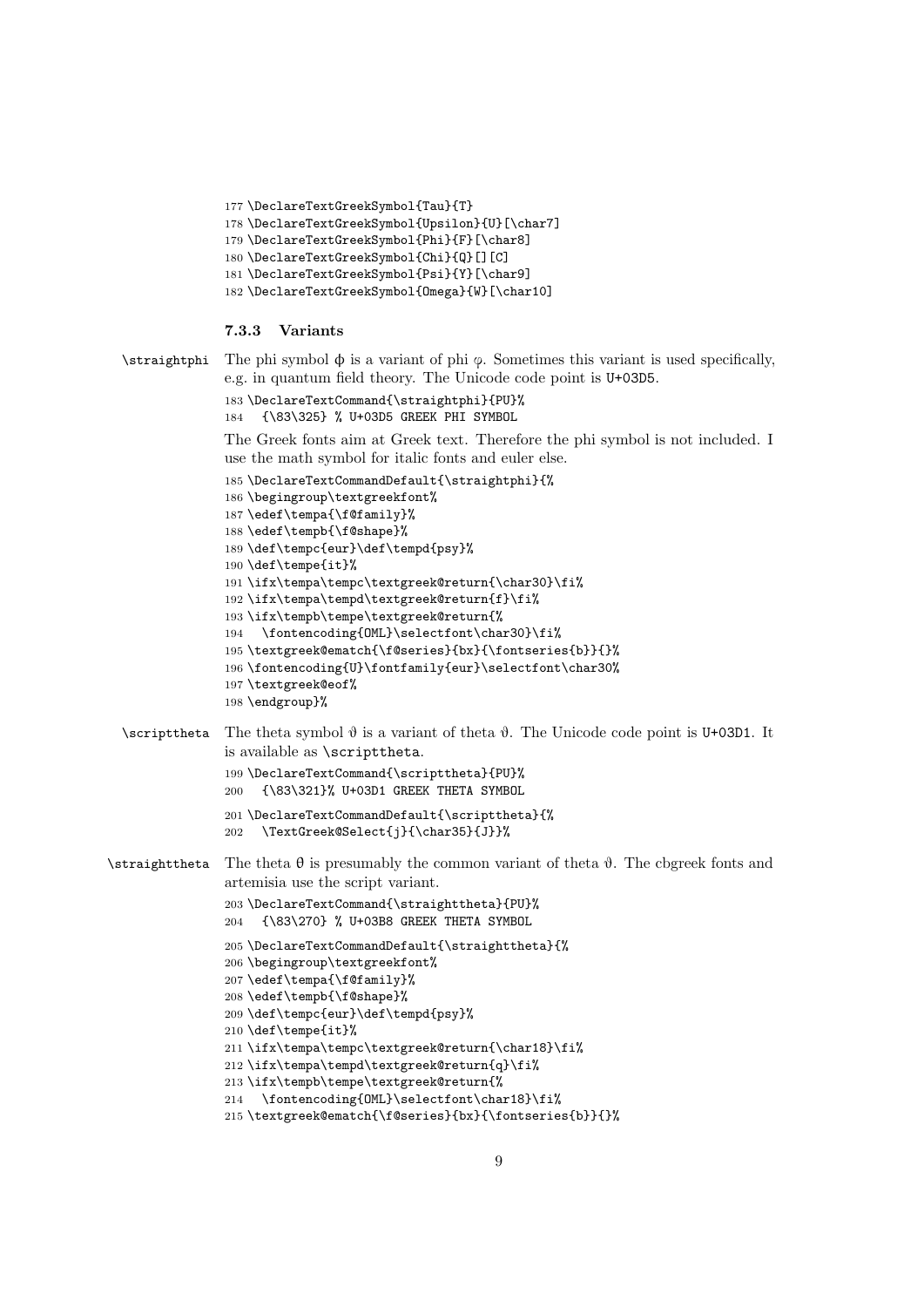```
216 \fontencoding{U}\fontfamily{eur}\selectfont\char18%
                  217 \textgreek@eof%
                  218 \endgroup}%
\sigma The epsilon \epsilon is a variant of epsilon \epsilon.
                  219 %% U+03F5 GREEK LUNATE EPSILON SYMBOL
                  220 \DeclareTextCommand{\straightepsilon}{PU}{\83\365}%
                  221 \DeclareTextCommandDefault{\straightepsilon}{%
                  222 \begingroup\textgreekfont%
                  223 \edef\tempa{\f@family}%
                  224 \edef\tempb{\f@shape}%
                  225 \def\tempc{eur}\def\tempd{psy}%
                  226 \def\tempe{it}%
                  227 \ifx\tempa\tempc\textgreek@return{\char15}\fi%
                  228 \ifx\tempa\tempd\textgreek@return{%
                  229 \fontfamily{eur}\fontseries{b}\selectfont\char15}\fi%
                  230 \ifx\tempb\tempe\textgreek@return{%
                  231 \fontencoding{OML}\selectfont\char15}\fi%
                  232 \textgreek@ematch{\f@series}{bx}{\fontseries{b}}{}%
                  233 \fontencoding{U}\fontfamily{eur}\selectfont\char15%
                  234 \textgreek@eof%
                  235 \endgroup}%
```
## <span id="page-9-14"></span><span id="page-9-13"></span><span id="page-9-12"></span><span id="page-9-11"></span><span id="page-9-8"></span><span id="page-9-7"></span><span id="page-9-4"></span><span id="page-9-0"></span>8 Change History

| v(0.1)                                              | use wildcards in the fontmap. $\ldots$ 5                                                                                                 |
|-----------------------------------------------------|------------------------------------------------------------------------------------------------------------------------------------------|
| General: Initial Version $\dots \dots 1$            | \scripttheta: New symbol $\vartheta$ 9                                                                                                   |
| v0.2                                                | $\frac{\text{straightepsilon}}{\text{cm}}$ New symbol $\epsilon$ 10                                                                      |
| \textgreekfont: apply font replace-                 | $\strut\text{straighth}$ : New symbol $\phi$ 9                                                                                           |
| ments before $\selectfont$ 6                        | $\strut\text{straighttheta: New symbol } \theta \quad 9$                                                                                 |
| v0.3                                                | \textgreek@findfont: Allow wild-                                                                                                         |
| \textgreek@findfont: Make font                      | cards in fonts<br>specs. $\dots \dots \dots$ 5                                                                                           |
| substitutions customizable. $\ldots$ 5<br>v0.4      | \textgreekfontmap: The new font                                                                                                          |
| TextGreek: Avoid the ligature                       | matching macros support the                                                                                                              |
| that changes sigma to a word-                       | wildcard $*$ . 5                                                                                                                         |
| final sigma with the help of                        | \textvarsigma: New symbol $\varsigma$ . 8                                                                                                |
|                                                     | v0.6                                                                                                                                     |
| \textmu: Don't override textcomp's                  | General: remove obsolote conver-                                                                                                         |
| $\text{textmu}$ 8                                   | sion tables <i>\lgrtoeuler</i> and                                                                                                       |
| Don't provide \textmicro any-                       | $\left\{\right.\right.$ $\left\{\right.$ $\left.\right.\right.$ $\left\{\right.\right.}$ $\left.\right.\right.$ $\left\{\right.\right.}$ |
| more. $\ldots \ldots \ldots \ldots \ldots \ldots 8$ | \DeclareTextGreekSymbol: In or-                                                                                                          |
| v0.5                                                | der to improve performance, do                                                                                                           |
| General: \noboundary is needed                      | not run through the conversion                                                                                                           |
| only for sigma $\dots \dots \dots \dots$ 8          | tables (e.g. \lgrtoeuler) but                                                                                                            |
| Change the default variant for                      | save all the encodings for each                                                                                                          |
|                                                     | letter in the macro itself $7$                                                                                                           |
| Recognize that the font-encoding                    | v0.7                                                                                                                                     |
| of Symbol differs from LGR in                       | General: Split out the .ins file and                                                                                                     |
| some points $\dots \dots \dots \dots \dots$ 6       | fix the argument of <b>\usedir.</b> $\ldots$ 1                                                                                           |
|                                                     |                                                                                                                                          |